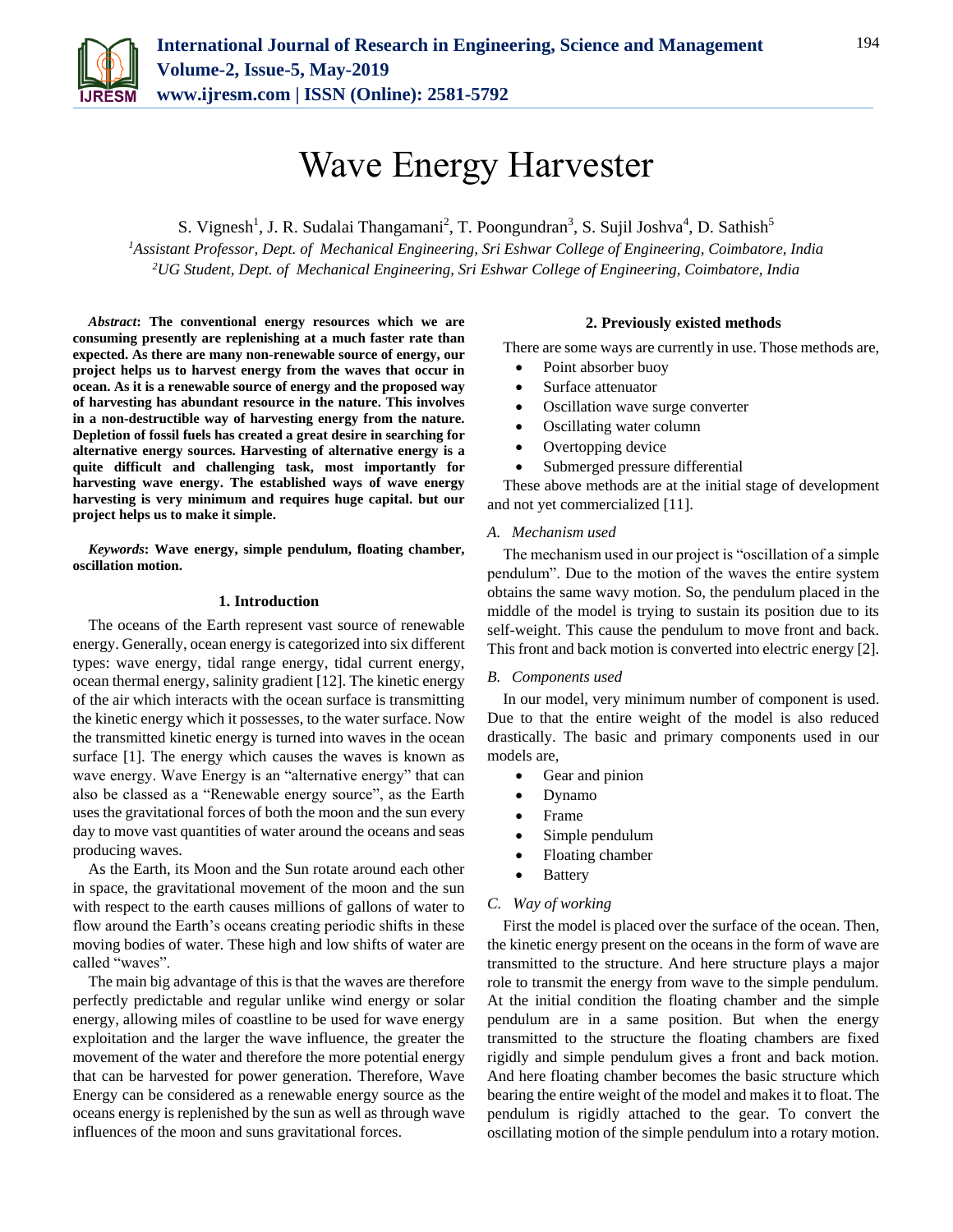

In our model, we try to harvest the energy from every action. Energy obtained from the front motion and the backward motion is converted in to energy.



Fig. 1. Wave energy harvester

# *D. Environmental effects*

The basic environmental issues associated with wave energy development is,

- The marine mammals get struck by the blades and turbines of the device which we use.
- The noise emitted by the energy harvesting device may disturb the living beings.
- The motion of the device may hit the sea creatures and make them ill.
- And sometimes the sea birds may get struck into the pendulum.
- As the device floats it may strike the boats and ships that sail near to where the device is placed.

# *E. Challenges*

- There is a high impact on the marine environment. For example, it could have negative impact if not examined at regular intervals, the noise of each design vary greatly.
- Other biophysical impacts to flora and fauna. Due to that the lifecycle of the marine creatures is affected [3].
- In case of developing a new wave farm in selected sites can cause the fishermen to displace from the productive fishing grounds [4].
- Waves generate around 2,700 giga watts of power. From this enormous amount of power, only 500 giga watts can be harvested with the current technology [2].
- Some solutions are suggested for the problems encountered during the usage. It is found that the oceanic usage process is optimized based on cost, time efficiency and safety [5].
- *F. Fabrication*
- Fabrication process is based on three stages
- *1) Welding process*

In our project our frame is made up of galvanized steel. The welding proposed in this project is TIG (Tungsten Inert gas) welding to bear entire load of the components.

- *2) Adhesives*
	- Adhesives are used for additional strength at the joints.
- *3) Bolt and Nut*

Bolt and nuts are used to connect the floating chamber to the frame.

## **3. Conclusion**

Many researches are currently going on around the world, based on wave energy harvesting.

- From our studies about energy conversion technologies, no one really made it to large commercial stages compared to wind and solar energy.
- There is progress in theoretical studies, but in experimental and model testing of Wave Energy Converter is very difficult.
- The developments in the methods for wave resource potential characterizations have been very encouraging.
- There are wide varieties of methods available for conversion of wave energy. So it is tedious process to compare the different wave energy converters [11].

## **References**

- [1] Phillips, O.M. (1977). The dynamics of the upper ocean (2nd ed.). Cambridge University Press. ISBN 978-0-521-29801-8.
- [2] McCormick, Michael E.; Ertekin, R. Cengiz (2009). "Renewable sea power: Waves, tides, and thermals – new research funding seeks to put them to work for us". Mechanical Engineering. ASME. 131 (5): 36–39.
- [3] Steven Hackett: Economic and Social Considerations for Wave Energy Development in California CEC Report Nov 2008 Ch2, pp22-44 California Energy Commission Retrieved December 14, 2008.
- [4] Chatzigiannakou, Maria Angeliki; Dolguntseva, Irina; Leijon, Mats (March 25, 2017). "Offshore Deployments of Wave Energy Converters by Sea based Industry AB". Journal of Marine Science and Engineering. 5 (2): 15.
- [5] Jeff Scruggs, Paul Jacob, "Harvesting Ocean Wave Energy", Science 27 Feb 2009: Vol. 323, Issue 5918, pp. 1176-1178
- [6] Marine Structures, "A review of wave-energy extraction", Volume 20, Issue 4, October 2007, Pages 185-201
- [7] D. V. Evans, "The Oscillating Water Column Wave-energy Device", IMA Journal of Applied Mathematics, Volume 22, Issue 4, 1 December 1978, Pages 423–433,
- [8] António F. de O. Falcão, "Wave energy utilization: A review of the technologies", Volume 14, Issue 3, April 2010, Pages 899-918
- [9] J. C. C. Henriques J. C. C. Portillo L. M. C. Gato R. P. F. Gomes D. N. Ferreira A. F. O. Falcão "Design of oscillating-water-column wave energy converters with an application to self-powered sensor buoys" Volume 112, 1 October 2016, Pages 852-867
- [10] Andreas Uihlein, Davide Magagna "Wave and tidal current energy A review of the current state of research beyond technology" Volume 58, May 2016, Pages 1070-1081
- [11] Georgiev, V., Salapateva, S., Chetrokov, I., 2005. "The possibilities of increasing the accuracy of active inspection of CNC lathes using adaptive accuracy control," AMTECH 2005. Rousse, Bulgaria, pp 386-391